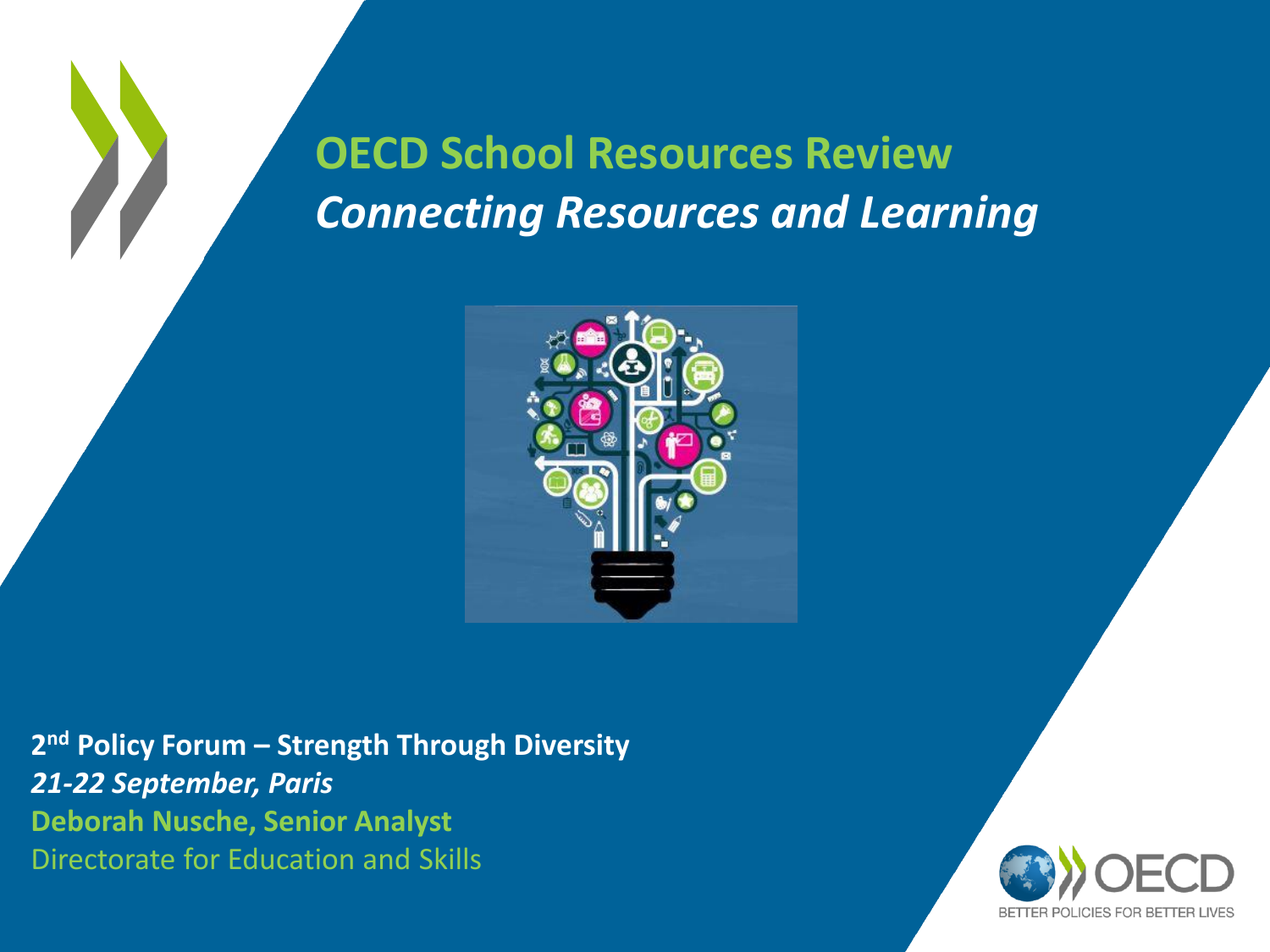## **The OECD School Resources Review (2013 - ) How does the study look at school funding?**

- **Purpose:** to explore **what policies best ensure that school resources are effectively used** to improve student outcomes
- Several developments have increased attention to school resources:
	- Global financial crisis / decreasing levels of trust in governments
	- Demographic developments influencing the size and diversity of student populations
- The Review looks at resource issues **from an educational perspective** 
	- Matching resources to quality and equity goals that are at the heart of school systems
	- Strong focus on collaborations and stakeholder involvement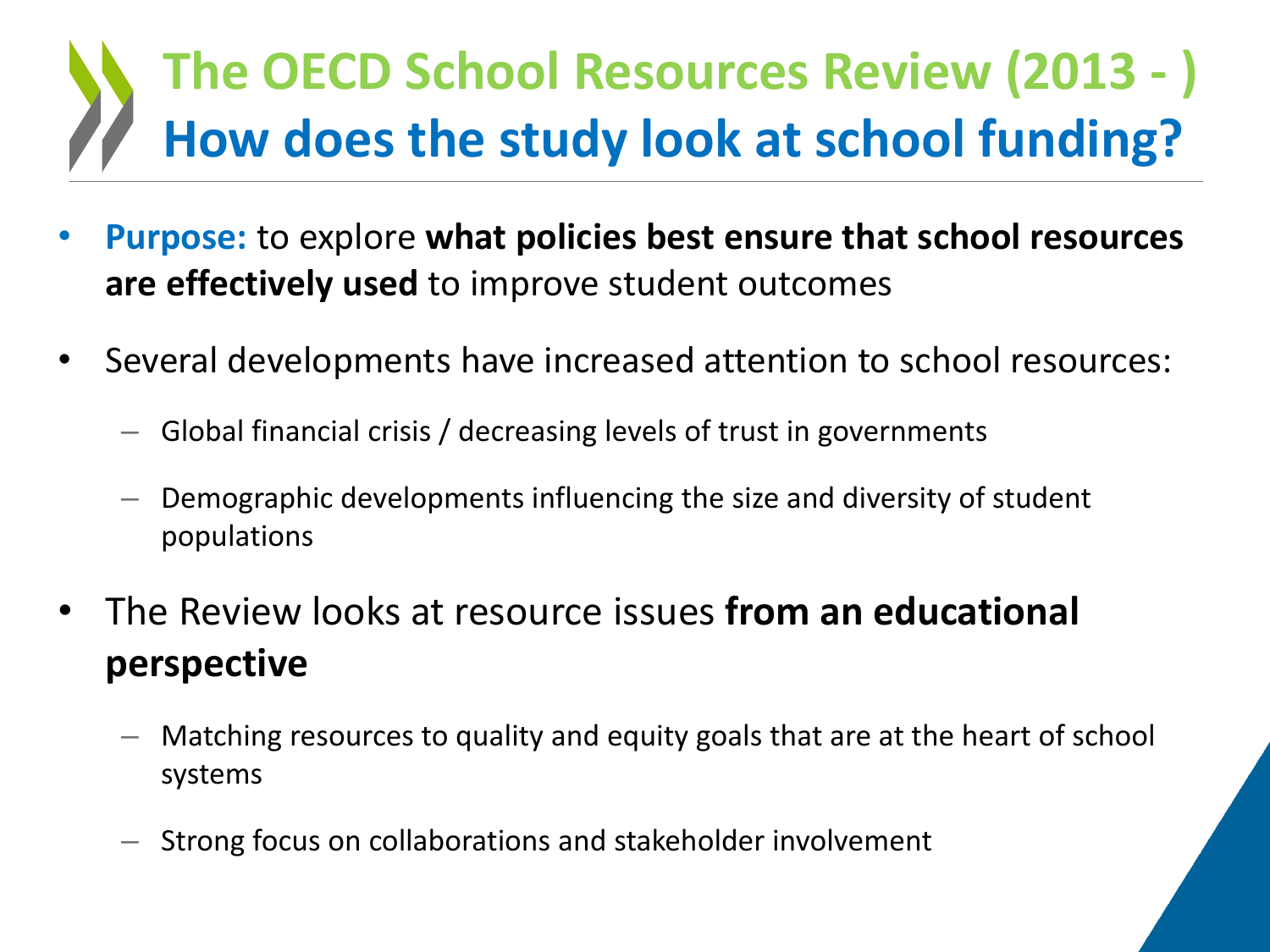## **The OECD School Resources Review A comprehensive approach**



### **Financial resources**







### **Human resources**

### **Other resources**

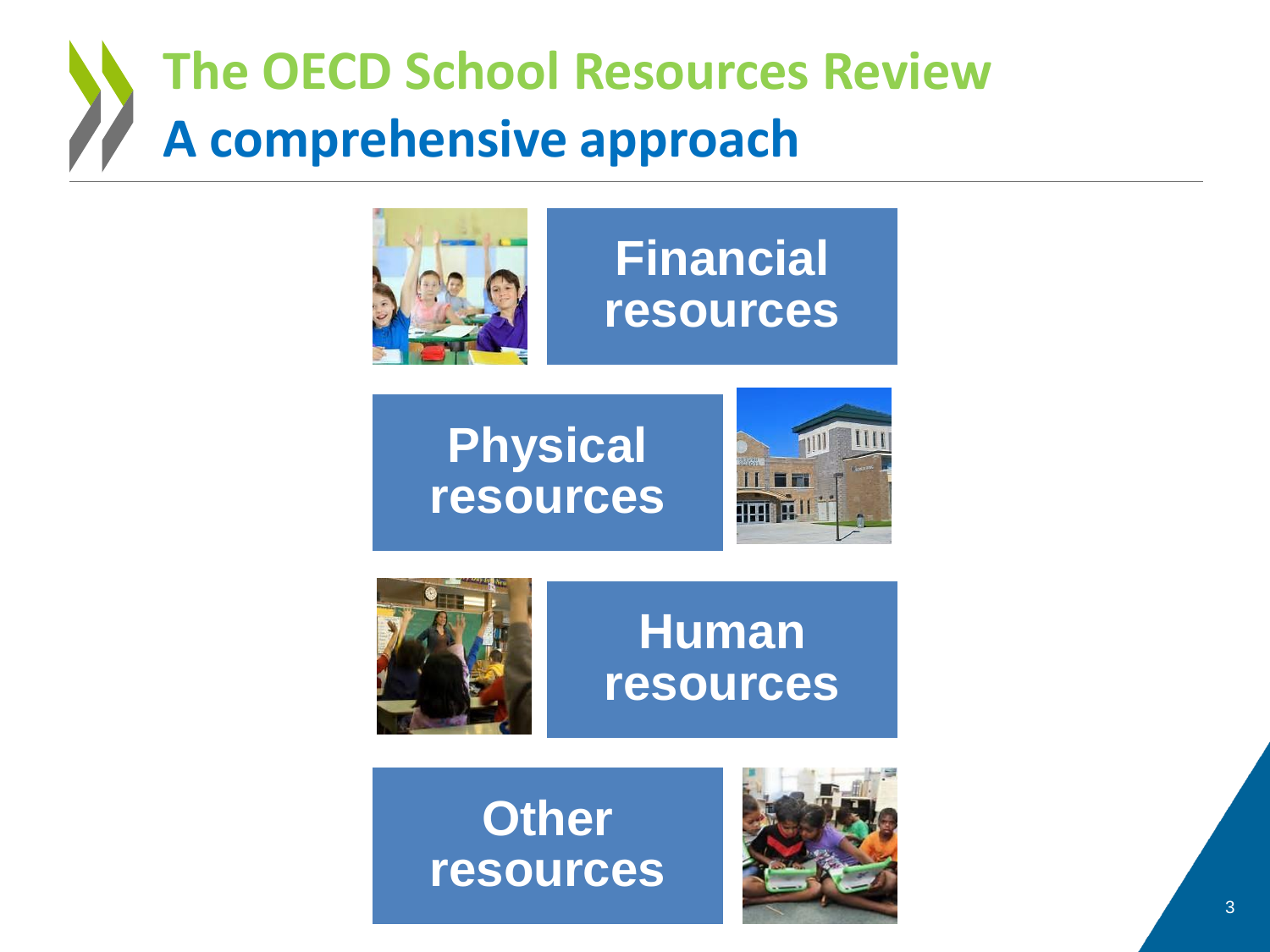# **The OECD School Resources Review Methodology**



#### **All documents are available at: <http://www.oecd.org/education/schoolresourcesreview.htm>**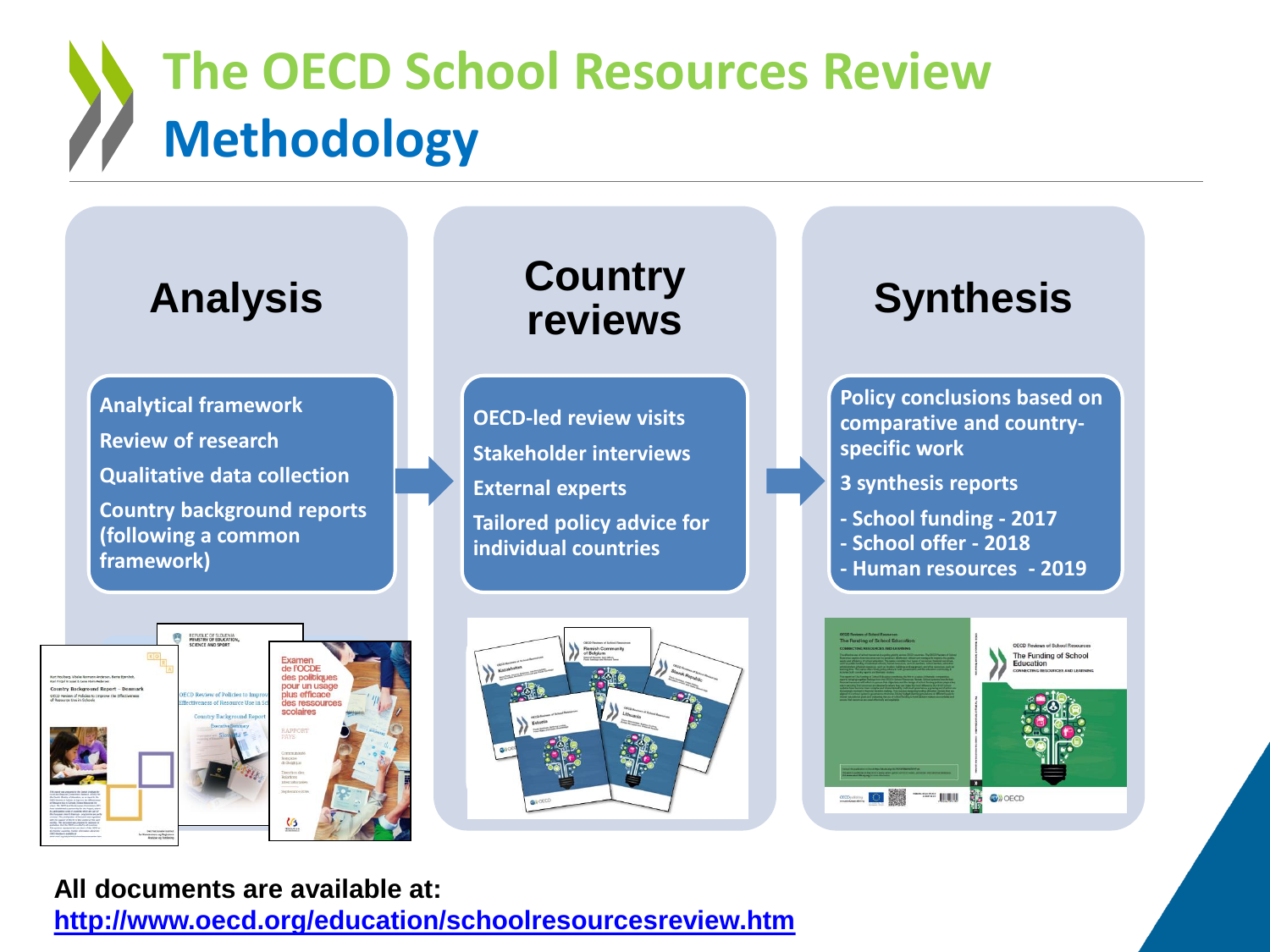## **The OECD School Resources Review Participation and collaboration**

- **18 countries** are currently participating in the project
- **Additional country reviews are still possible.** The project has capacity to conduct further reviews in 2018 and potentially 2019.
- **A partnership with the European Commission** was established for this Review. The financial support of the EC:
	- $-$  Contributes to the preparation of the series of thematic comparative reports to the benefit of all countries
	- Covers part of the participation costs of countries which are part of the EU's Erasmus+ programme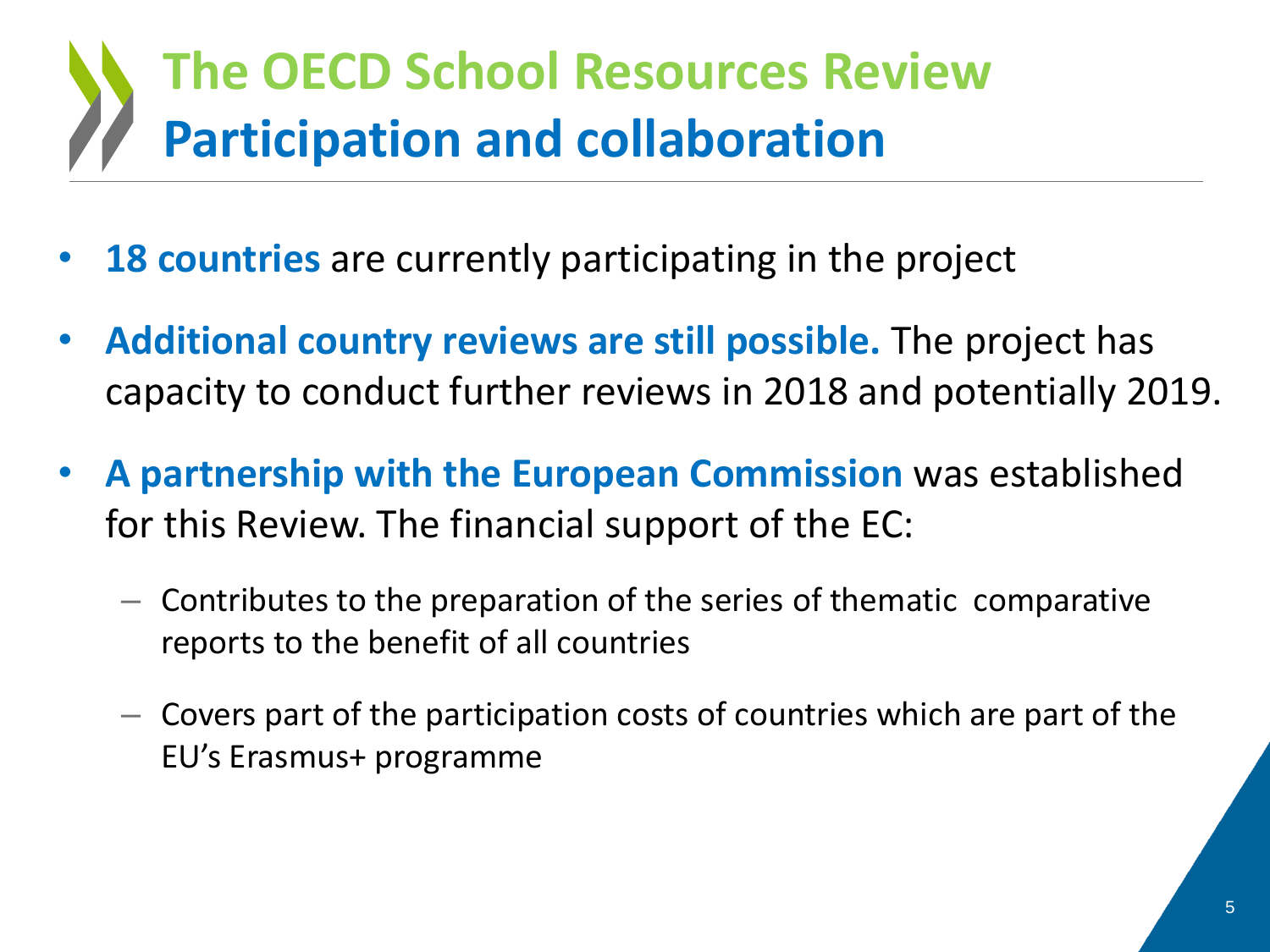## **The OECD School Resources Review Current participation levels**

|                  | <b>Background Report</b> | <b>Country Review</b>       | <b>Data Collection</b> |
|------------------|--------------------------|-----------------------------|------------------------|
| Austria          | $\checkmark$             | $\checkmark$                | $\checkmark$           |
| Belgium (FI/Fr)  | $\checkmark$             | $\checkmark$ (Bel Fl. Only) | $\checkmark$           |
| Chile            | $\checkmark$             | $\checkmark$                | $\checkmark$           |
| Colombia         | $\checkmark$             | $\checkmark$                |                        |
| <b>Czech Rep</b> | $\checkmark$             | $\checkmark$                | $\checkmark$           |
| Denmark          | ✓                        | ✓                           | ✓                      |
| Estonia          | $\checkmark$             | $\checkmark$                | $\checkmark$           |
| Iceland          | $\checkmark$             |                             | $\checkmark$           |
| Israel           |                          |                             | $\checkmark$           |
| Kazakhstan       | $\checkmark$             | $\checkmark$                | ✓                      |
| Lithuania        | $\checkmark$             | $\checkmark$                | $\checkmark$           |
| Luxembourg       | $\checkmark$             |                             |                        |
| Portugal         | $\checkmark$             | $\checkmark$                | $\checkmark$           |
| Slovak Rep.      | $\checkmark$             | $\checkmark$                | $\checkmark$           |
| Slovenia         | $\checkmark$             |                             | $\checkmark$           |
| Spain            | $\checkmark$             |                             | $\checkmark$           |
| Sweden           | $\checkmark$             |                             | $\checkmark$           |
| Uruguay          | $\checkmark$             | $\checkmark$                | ✓                      |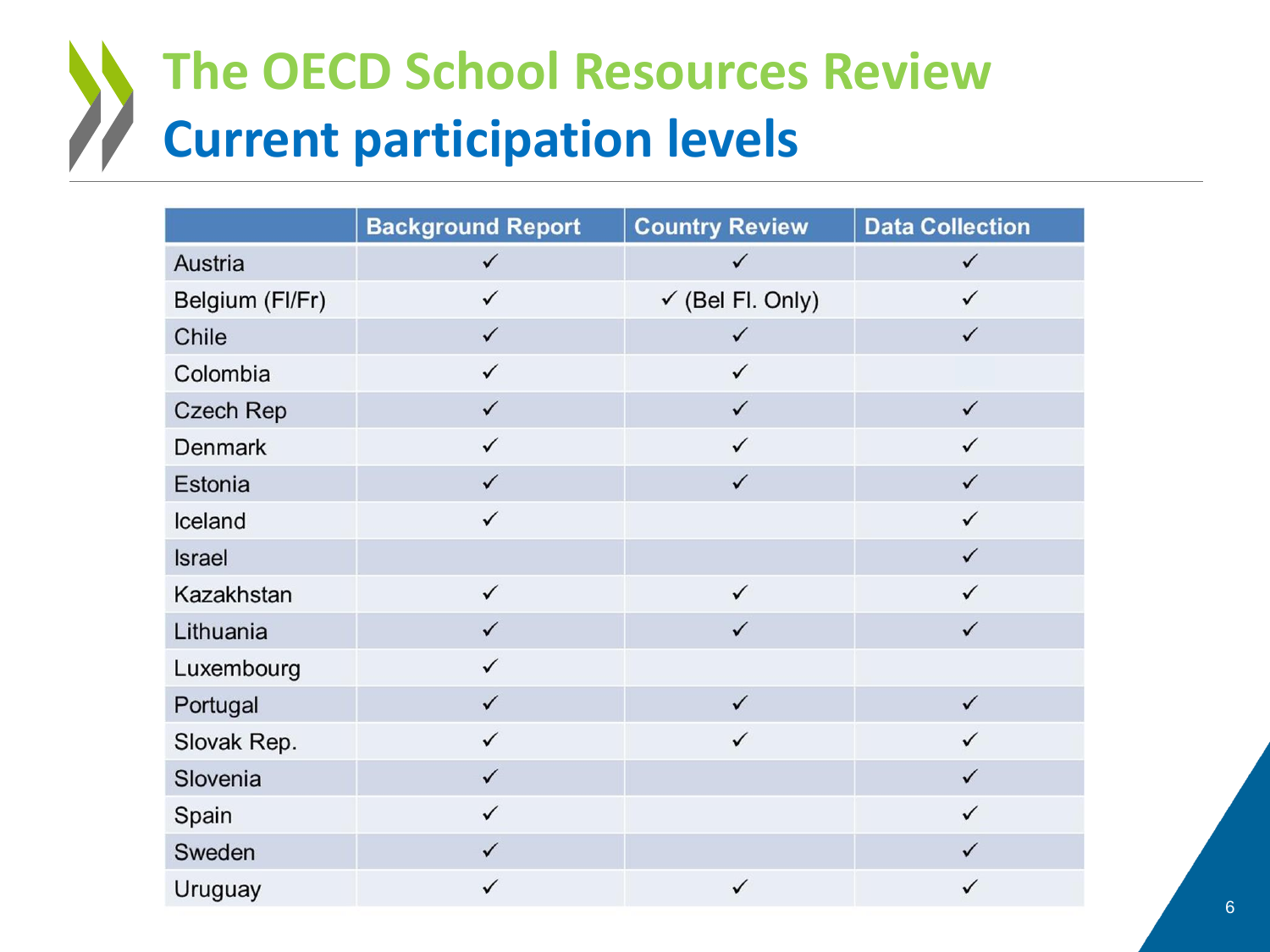

**The Funding of School Education:** *Connecting Resources and Learning*

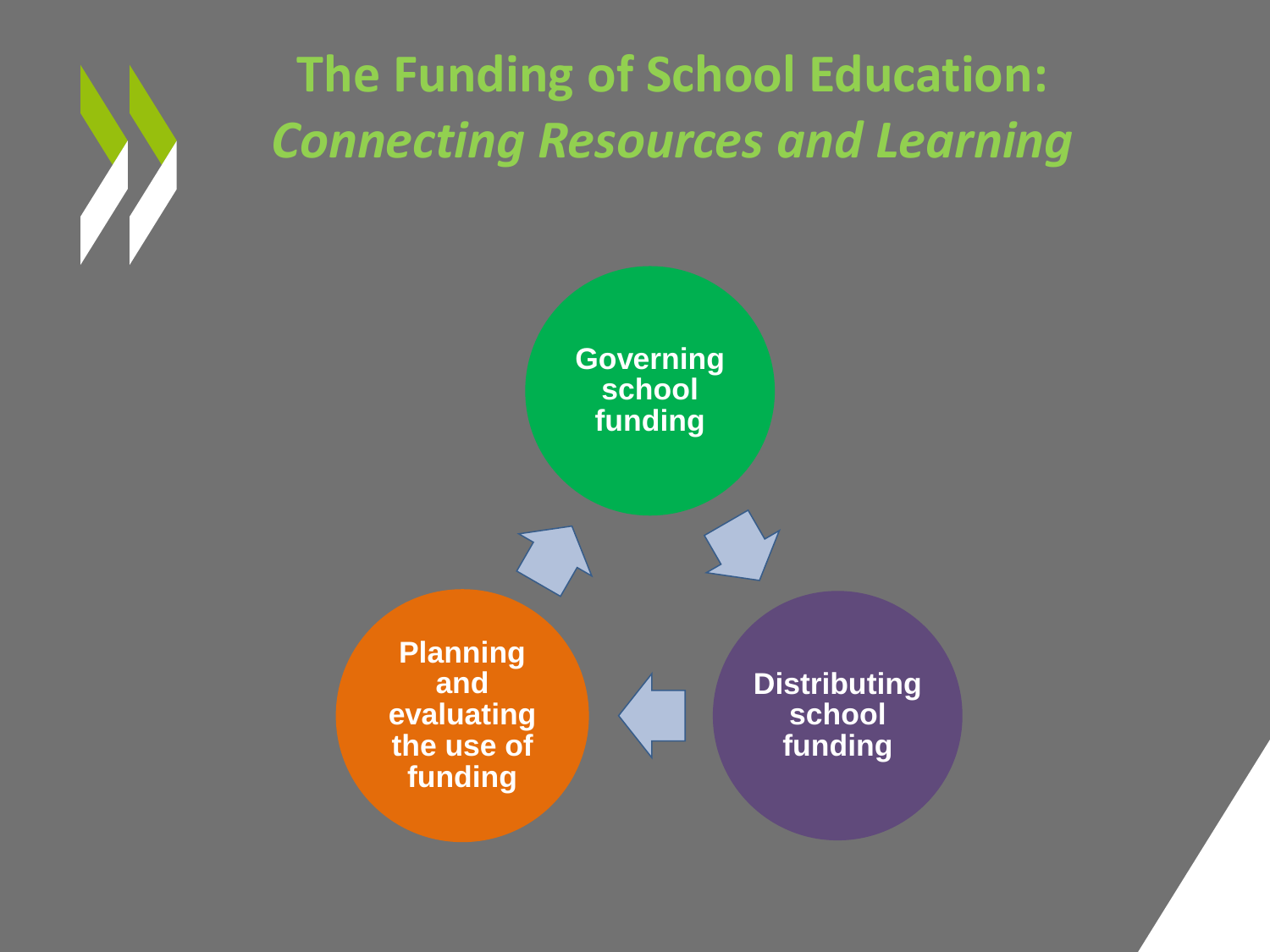

- Two main approaches
	- Providing additional resources through **targeted programmes**  (external to the main allocation mechanism)
	- Including additional funding in the **main allocation mechanism**  (e.g. through weightings in a funding formula)

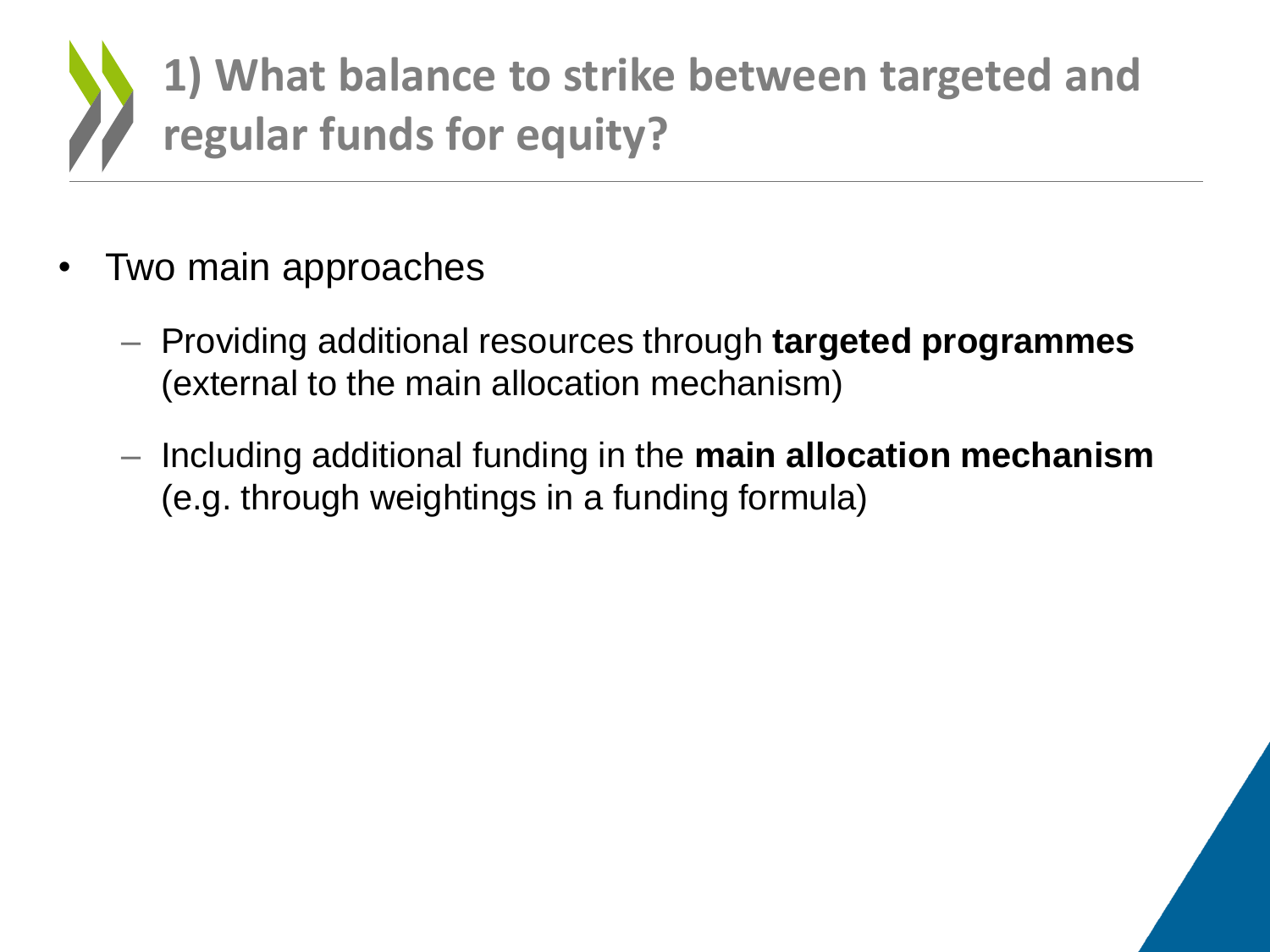# **2) How to determine differential funding needs of schools?**

• Systems may direct additional funding to certain geographical areas or to the actual population in each school



**Area-based funding** aims to address additional negative effects of a concentration of disadvantage



**Student-based funding** aims to adapt funding levels to the needs of the actual population in each school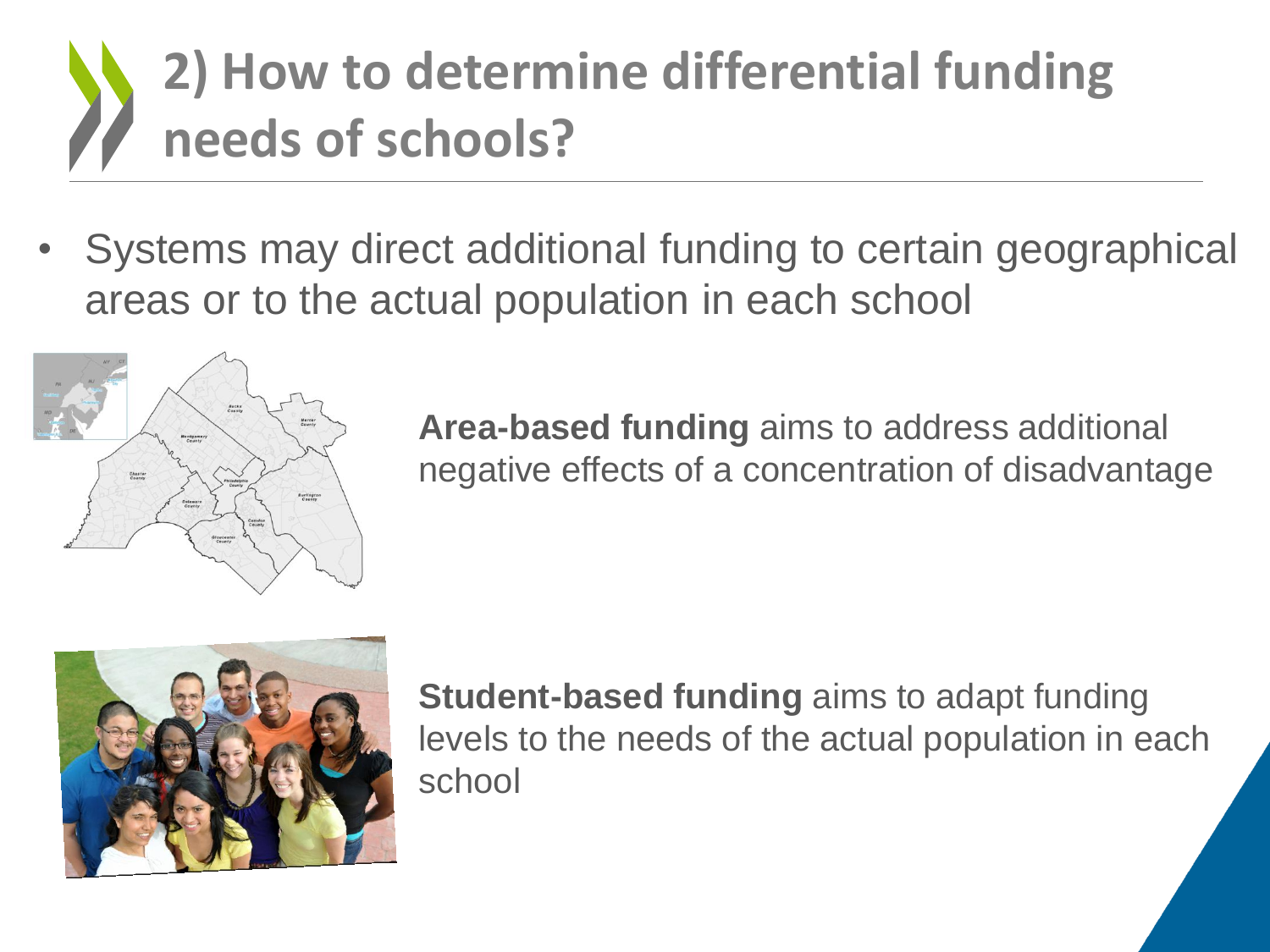

- Availability and quality of data is a key concern
- Trade-off between simplicity and accuracy





**School-based data Census-based data**

• National research can be used to choose the best combination of indicators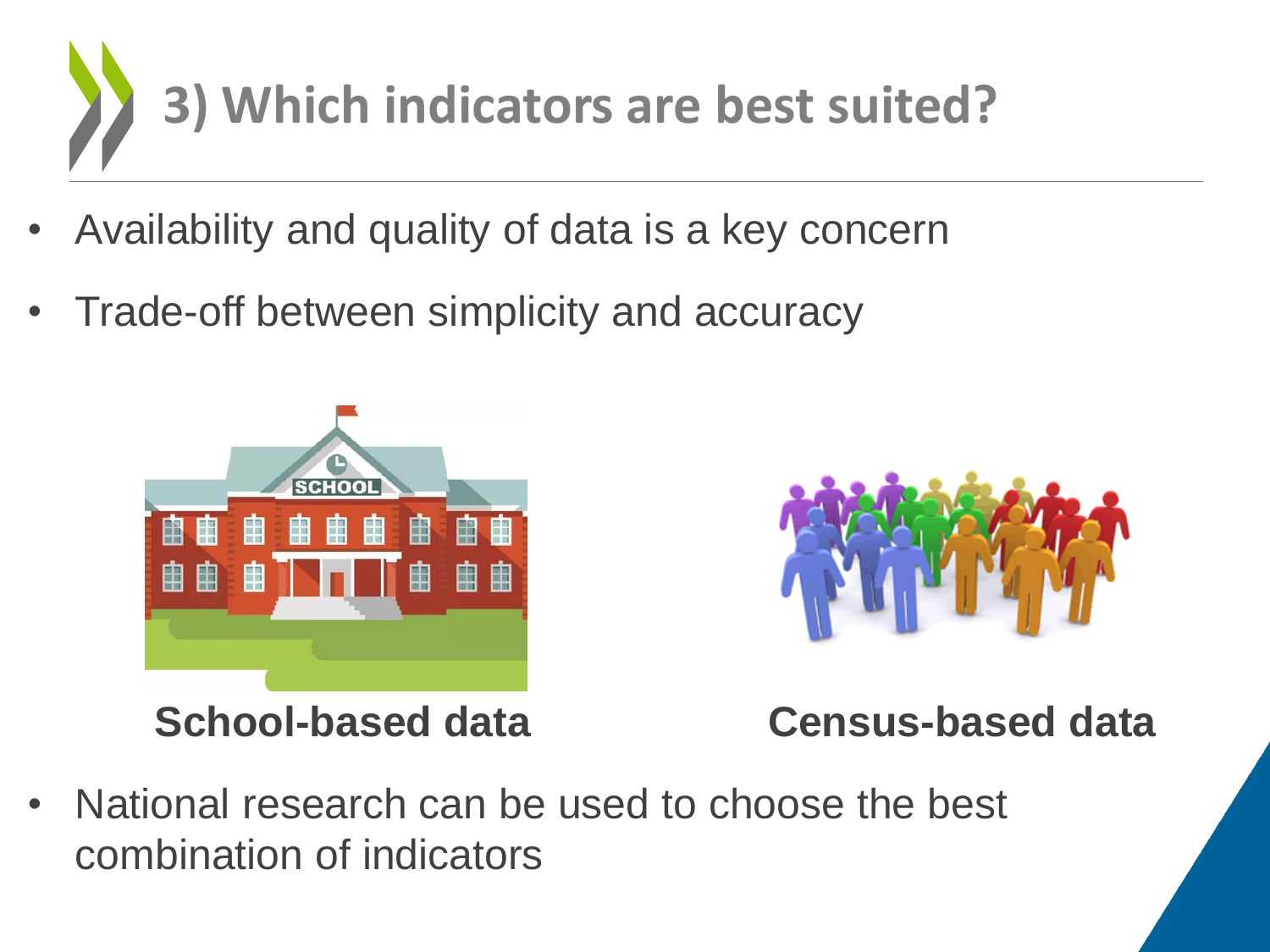# **4) How to monitor the use of equity funding?**

- Almost all participating countries have developed approaches for needs-based funding but evidence on impact is scarce
- With greater discretion given to schools over use of funds, there is greater need for adequate accountability (incl by school boards)
- System accountability for progress in meeting the needs of target groups is equally important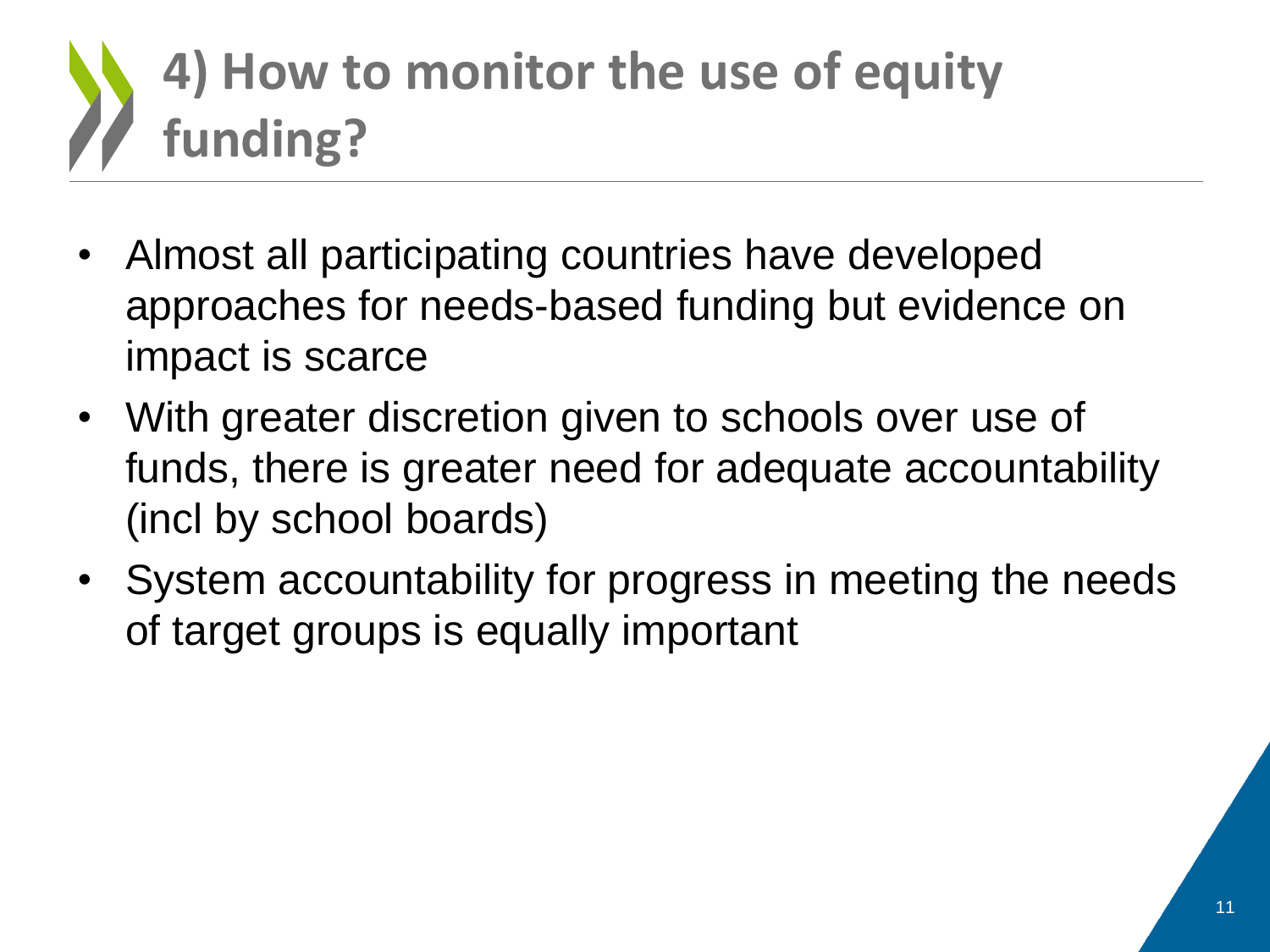## **The Funding of School Education Main pointers for policy**